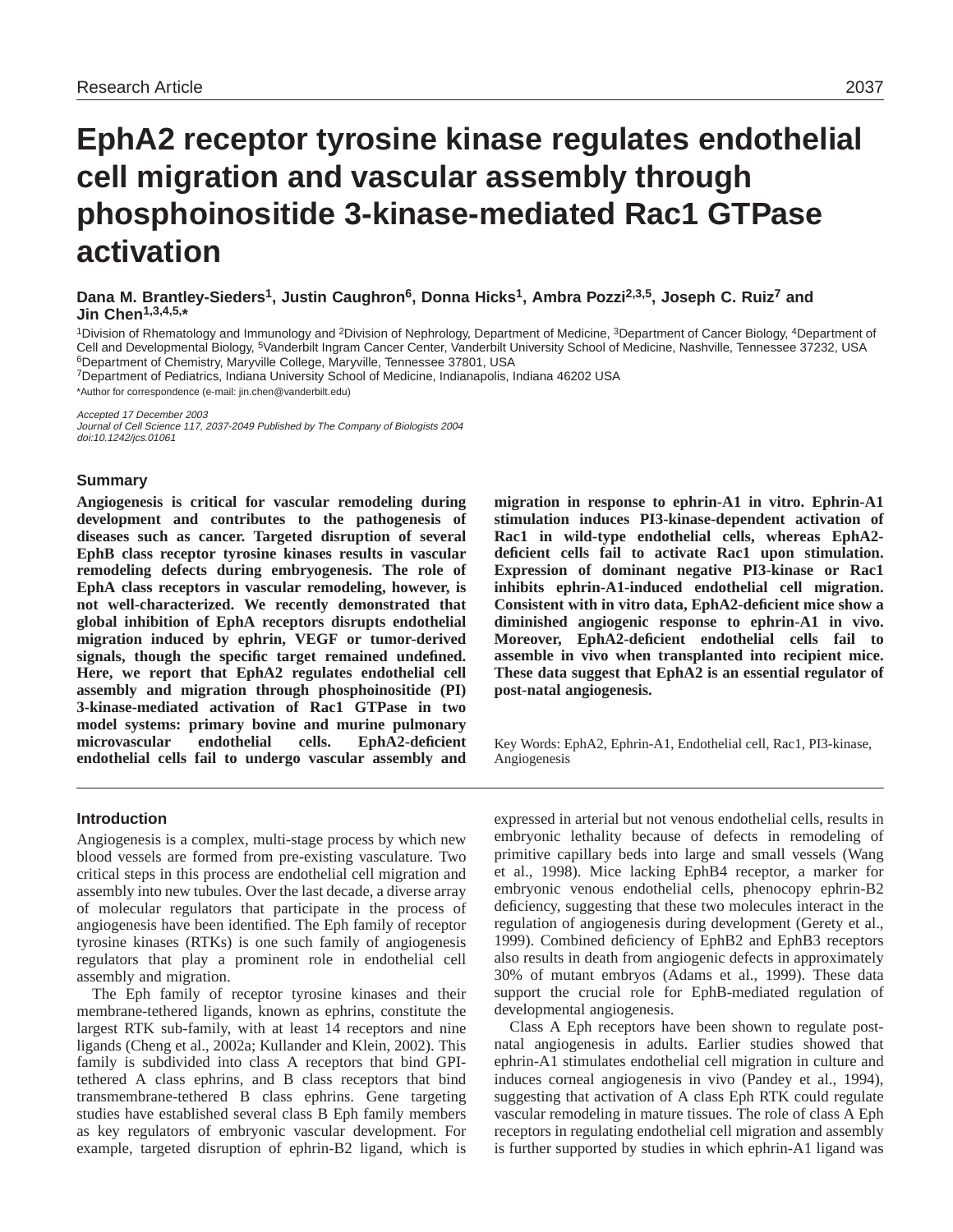#### 2038 Journal of Cell Science 117 (10)

shown to promote endothelial cell assembly into capillary-like structures (Daniel et al., 1996). Loss of EphA2 function by overexpression of a dominant negative receptor mutation inhibited endothelial cell assembly in vitro, suggesting that EphA2 RTK facilitates angiogenic remodeling (Ogawa et al., 2000). More recently, we reported that blockade of class A Eph receptor activation through use of soluble EphA2-Fc or EphA3-Fc receptors inhibited endothelial cell migration and sprouting in response to ephrin-A1 or in response to tumor cells in co-culture assays (Brantley et al., 2002; Cheng et al., 2002b). Moreover, these soluble receptors also inhibited tumor angiogenesis and progression in vivo (Brantley et al., 2002; Cheng et al., 2003). However, since ephrin-A1 can bind and activate multiple EphA receptors, and since soluble Eph receptors are capable of disrupting signaling through multiple endogenous A class Eph RTK, it is unclear which A class receptor(s) is responsible for downstream signaling linked to angiogenic responses, particularly in adult animals. In addition, despite identification of multiple signaling molecules downstream of EphA class receptors, signal transduction pathways that link EphA receptor activation to cell motility in endothelial cells have not been delineated.

In this report, we demonstrate that EphA2 RTK regulates vascular assembly and migration of primary microvascular endothelial cells. Endothelial cells isolated from EphA2 deficient mice fail to assemble into capillary-like structures and display defective ephrin-A1-induced migration in vitro and in vivo. Defects in migration and assembly were rescued by restoring EphA2 expression, demonstrating that EphA2 RTK is required in endothelial cell migration. In addition, EphA2 deficient mice display decreased angiogenesis in response to ephrin-A1 in vivo. Ephrin-A1 stimulation induces PI3-kinasedependent activation of Rac1 in wild-type endothelial cells, whereas EphA2-deficient cells fail to activate Rac1 upon stimulation. Expression of dominant negative PI3-kinase or Rac1 inhibits ephrin-A1-induced endothelial cell migration. Thus, PI3-kinase-dependent Rac1 activity is essential in ephrin-A1-mediated endothelial cell migration. Taken together, these data suggest that EphA2 is a key regulator of angiogenic remodeling in adult endothelium.

# **Materials and Methods**

## Plasmids, adenoviruses and reagents

The gain-of-function EphA2 receptor mutant (EphA2-Neu<sup>TM</sup>) was generated by substituting the transmembrane domain of EphA2 with that from oncogenic neu/erbB2, which was generously provided by Dr Alastair Reith (Ludwig Institute, London). The myc-tagged dominant negative EphA2 cytoplasmic domain truncation mutant (EphA2-∆C) was generated by PCR amplification of the extracellular and transmembrane domain of EphA2 and subsequent subcloning into pcDNA 3.1 (Invitrogen). Expression constructs encoding dominant negative myc-Rac1-N17 and ∆-p85 were described previously (Anastasiadis et al., 2000; Eder et al., 1998). Recombinant adenovirus encoding wild-type EphA2 was generated using the Ad-Easy system according to the manufacturer's protocol (Qbiogene Incorporated) (He et al., 1998). Recombinant adenovirus encoding β-galactosidase was described previously (Cheng and Chen, 2001). Expression of recombinant constructs and adenoviruses was confirmed by western blot analysis. Antibodies used for immunoblot include: anti-myc (1:500; Cell Signaling Technology), anti-EphA2 (1:500) and phosphotyrosine antibodies (1:250; Santa Cruz Biotechnology), antiβ-galactosidase (Chemicon, 1:500), anti-tubulin (1:1000; Sigma-

Aldrich), anti-Rac1 and anti-cdc42 antibodies (1:250; Pharmingen), anti-phospho-p38 and anti-p38 MAPK antibodies (1:500; Cell Signaling Technology), anti-p85 (1:1000; Upstate Biotechnology). A mixture of polyclonal anti-EphA2 (0.5 µg; C-20, Santa Cruz Biotechnology) and monoclonal anti-EphA2 (1 µg; D7, Upstate Biotechnology) antibodies were used to immunoprecipitate EphA2 from endothelial cell lysates. Two micrograms of anti-p85 (Upstate Biotechnology) antibody was used to immunoprecipitate p85 from endothelial cell lysates. For immunohistochemical detection of CD31, 20 µg/ml anti-CD31 antibody (Pharmingen) was used as described previously (Brantley et al., 2002). For immunohistochemical detection of Ki67 expression, a 1:500 dilution of anti-Ki67 antibody (Novocastra Laboratories) was used.

#### Disruption of the EphA2 gene via homologous recombination

The mouse *EphA2* genomic locus was isolated from a 129 strain genomic phage library. An *EphA2* replacement vector (pT1.ephA2) contained bacterial *neo* and HSV-TK gene was used to disrupt the *Eph*A2 gene within the extracellular domain [at a unique *Hin*dIII site at nucleotide 1372 corresponding to amino acid residue 426; accession number NM\_010139 (Ruiz and Robertson, 1994)]. The *Hin*dIII site is located within an exon containing nucleotides 1076-1395 of the *Eph*A2 cDNA. For simplicity, only the exon containing the *Hin*dIII site is shown in Fig. 1. The targeted gene is expected to encode a nonfunctional protein truncated at amino acid residue 426 (within the extracellular domain). The original mutant mice were maintained on an 129×C57BL/6 mixed background, and were subsequently backcrossed into the BALB/c genetic background for one generation to produce wild-type, heterozygous and null animals. The wild-type and targeted alleles were distinguished by Southern blot analysis.

#### Endothelial cells

Bovine pulmonary microvascular endothelial cells (BPMEC; VEC Technologies) were maintained in EGM medium (Clonetics) with 10% fetal bovine serum (FBS; Hyclone) or in DMEM (Mediatech) with 1% FBS starvation medium where indicated. Murine pulmonary microvascular endothelial cells (MPMEC) were isolated from 1- to 3 month-old EphA2-deficient mice, or wild-type and heterozygous littermates, as described previously (Pozzi et al., 2000) and maintained in EGM-2 medium (Clonetics). Endothelial cell purity was greater than 95% in these cultures, as determined by expression of CD31 endothelial cell marker (data not shown). For transfection experiments, BPMEC were seeded into six-well plates and transfected with 1 µg plasmid DNA using Lipofectamine-2000 (Invitrogen) according to manufacturer's instructions. For adenovirus-mediated expression of EphA2 or β-galactosidase (βgal), BPMEC were seeded into 10 cm dishes and transduced with  $10<sup>9</sup>$  pfu/ml virus for 48 hours prior to migration assays.

#### In vitro vascular assembly assay

In vitro vascular assembly assays were performed as described previously (Daniel et al., 1996). Briefly, 12-well plates were coated with 100 µl of growth factor-reduced Matrigel (Becton-Dickinson). After 24 hours starvation in 1% FBS, 24,000 MPMEC were plated in wells in the presence or absence of ephrin-A1 (1 µg/ml; R&D Systems) and photodocumented after 9 hours. Images were acquired on an Olympus CK40 inverted microscope through an Optronics DEI-750C CCD Video Camera using Scion Image 1.62c capture software. Degree of assembly was quantified by counting the number of intersections between branches in assembled endothelial cell networks per 10× field in four random fields from each well, with triplicate samples per condition. For assembly rescue assays, MPMEC were transduced with  $10^9$  pfu/ml EphA2 or βgal viruses for 48 hours prior to assembly assays.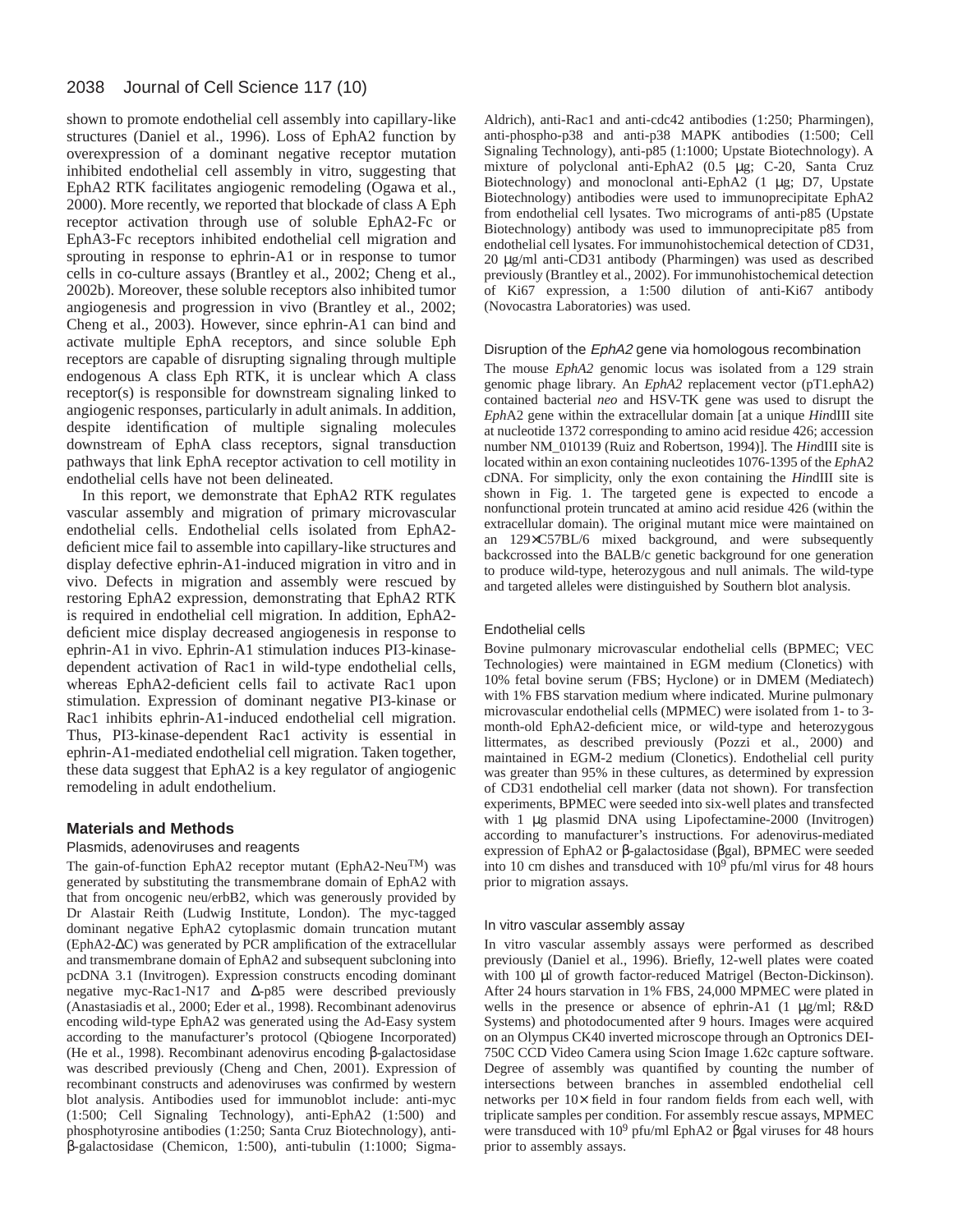#### Migration assays

Migration assays using 6.5 mm, 8 µm pore size Transwells (Costar) were performed as described previously (Brantley et al., 2002). Both sides of the transwell were coated with a 1/20 dilution of growth factor-reduced Matrigel, and blocked with 1% bovine serum albumin. After 24 hours starvation in 1% FBS, cells (100,000/well) were seeded into the upper chamber of transwells in the presence or absence of ephrin-A1 (5 µg/ml) in the lower chamber. After 5 hours, cells on the lower surface were counted in three random fields from each well, with triplicate samples per condition. No differences in migration were observed in response to dimeric ephrin-A1-Fc versus ephrin-A1- Fc pre-clustered using anti-human IgG (R&D systems), neither were there any differences in phosphorylation of EphA2 in response to dimeric versus clustered ephrin-A1-Fc (data not shown). For toxin B studies, BPMEC were pre-treated with 100 ng/ml *Clostridium difficle* toxin B (Calbiochem) for 1.5 hours prior to migration assay (Connolly et al., 2002). For LY294002 studies, BPMEC were pre-treated with 50 µm LY294002 (Calbiochem) or dimethyl sulfoxide (DMSO; Sigma) vehicle control for 1 hour prior to the migration assay.

## Immunoprecipitation and immunoblot analysis

EphA2 immunoprecipitation was described previously (Brantley et al., 2002). For Rac1 and cdc42 activation assays, BPMEC or MPMEC were serum-starved for 24 hours in 1% FBS followed by stimulation with ephrin-A1 (1 µg/ml). Lysates were prepared and incubated with Pak-1 binding domain (PBD)-GST beads (Upstate Biotechnology) as described in the manufacturer's protocol to pull-down GTP-bound Rac1 and/or cdc42. Activated Rac1 and cdc42 (or total Rac1 and cdc42 in lysates) was detected by immunoblot using anti-Rac1 or anticdc42 antibodies. For PI3K immunoprecipitation, mock transfected or ∆-p85-transfected cell lysates were incubated with 2 µg of anti-p85 antibody for 1 hour followed by incubation with A/G Sepharose beads (Santa Cruz Biotechnology) for 1 hour at 4°C. The beads were washed in lysis buffer four times, then fractionated and probed for endogenous p85 or truncated ∆-p85 proteins (Eder et al., 1998). For PI3K inhibition studies, cells were pre-incubated with 100 nM wortmannin, 50 µm LY294002, or DMSO vehicle control for 10 minutes prior to stimulation/PBD-GST pull-down as described previously for endothelial cells (Zeng et al., 2002). Relative levels of GTP-bound Rac1 and cdc42 were quantified by densitometry using Scion Image 1.62c software analysis.

## In vivo angiogenesis and vascular assembly assays

Sponge assays for angiogenesis were performed as described previously (McCarty et al., 2002). Briefly, gelfoam sponges (Pharmacia & Upjohn) were cut into small pieces (2.5-3 mm wide  $\times$ 5 mm long) and soaked with 100 µl of PBS containing 10 µg ephrin-A1 or IgG. The sponges were then implanted into the subcutaneous dorsal flank of recipient mice. Each recipient received one ephrin-A1 treated sponge and one control IgG sponge implanted in the opposite flank. After 7 days, the mice were injected with a 2% TRITC-dextran (*M*r 65)/PBS solution to label host blood vessels (Brantley et al., 2002), and the sponges were collected and analyzed. Whole-mount images were acquired on an Olympus CK40 inverted microscope through an Optronics DEI-750C CCD Video Camera using Scion Image 1.62c capture software. The sponges were then paraffinembedded, and 7  $\mu$ m sections prepared, rehydrated, and counterstained with DAPI (Sigma). Fluorescent images were acquired on an Olympus BX60 microscope through an Optronics DEI-750C CCD Video Camera using Scion Image 1.62c capture software. The TRITC and DAPI fields were merged using Adobe Photoshop 5.5 software.

In vivo vascular assembly assays were performed using MPMEC isolated from  $EphA2^{+/-}$  or  $EphA2^{-/-}$  donor mice suspended in Matrigel 'plugs' (Brantley et al., 2002). As above, endothelial cell purity was

# EphA2 in endothelial migration and assembly 2039

judged to be greater than 95% in these cultures based on expression of CD31 endothelial cell marker (data not shown). Prior to transplantation, the cells were transduced with  $10<sup>9</sup>$  pfu/ml βgal virus, 1 dose/day for 2 days. MPMEC (1×106 cells) were suspended in 300 µl growth factor-reduced Matrigel and the mixture was injected subcutaneously into the dorsal flank of 6-week-old athymic nude mice (Harlan Sprague Dawley). Plugs were collected after 4, 7 and 10 days and 10 µm cryosections were prepared and examined for βgalactosidase activity by X-gal staining as described previously (Chen et al., 1996). The sections were counterstained with Eosin, mounted and photodocumented. Images were acquired on an Olympus BX60 microscope through an Optronics DEI-750C CCD Video Camera using Scion Image 1.62c capture software. For immunohistochemical analysis, sections were stained first with X-gal and then processed for CD31 immunohistochemistry as described previously (Brantley et al., 2002). CD31 immunoreaction was detected by biotinylated secondary antibody (Pharmingen) and avidin-peroxidase (Vector Laboratories) reaction with 3,3′-diaminobenzidine tetrahydrochloride substrate (Zymed Laboratories). The sections were lightly counterstained with Eosin, mounted and photodocumented as described above.

# Proliferation and apoptosis assays

For quantification of proliferation and apoptosis, 10 µm cryosections from plugs collected 4 and 10 days post-transplantation were stained with X-gal as described above and processed for Ki67 immunohistochemistry or TUNEL analysis. Ki67 immunoreaction was detected by biotinylated secondary antibody (Pharmingen) and avidin-peroxidase (Vector Laboratories) reaction with 3,3′ diaminobenzidine tetrahydrochloride substrate (Zymed Laboratories). TUNEL analysis was performed using an Apoptag red in situ apoptosis detection kit (Serologicals Corporation) as described previously (Brantley et al., 2002). The percentage of *lacZ*+/Ki67+ or *lacZ* +/TUNEL+ nuclei relative to total *lacZ*+ nuclei in four random 40× fields/sample was calculated. Data are representative of three independent samples/condition.

# **Results**

# EphA2-deficiency impairs vascular assembly in response to ephrin-A1

To determine if EphA2 RTK is required for angiogenesis, EphA2-deficient mice were generated by targeted disruption of the *EphA2* gene through homologous recombination (Fig. 1A). Southern analysis of genomic DNA confirmed the presence of the targeted allele in heterozygous and null animals (Fig. 1B). Consistent with previous studies in which EphA2 was disrupted by gene trap mutagenesis (Chen et al., 1996), EphA2-deficient animals were viable, fertile and displayed no overt anomalies during embryonic development. Since EphA2 is not expressed in the embryonic vasculature (Ruiz and Robertson, 1994), these results suggest that EphA2 is not required for angiogenesis during development.

Expression of EphA2 has been detected in endothelium from mature animals, suggesting that this receptor might regulate post-natal angiogenesis (Brantley et al., 2002; Cheng et al., 2002b; Daniel et al., 1996; Ogawa et al., 2000). To address this hypothesis, we isolated murine pulmonary microvascular endothelial cells (MPMEC) from adult EphA2-deficient mice, as well as wild-type or heterozygous control littermates. Endothelial cells isolated from EphA2-deficient mice expressed no detectable EphA2 protein (Fig. 2E), whereas abundant expression was observed in wild-type and heterozygous MPMEC (Fig. 3A). Consistent with previous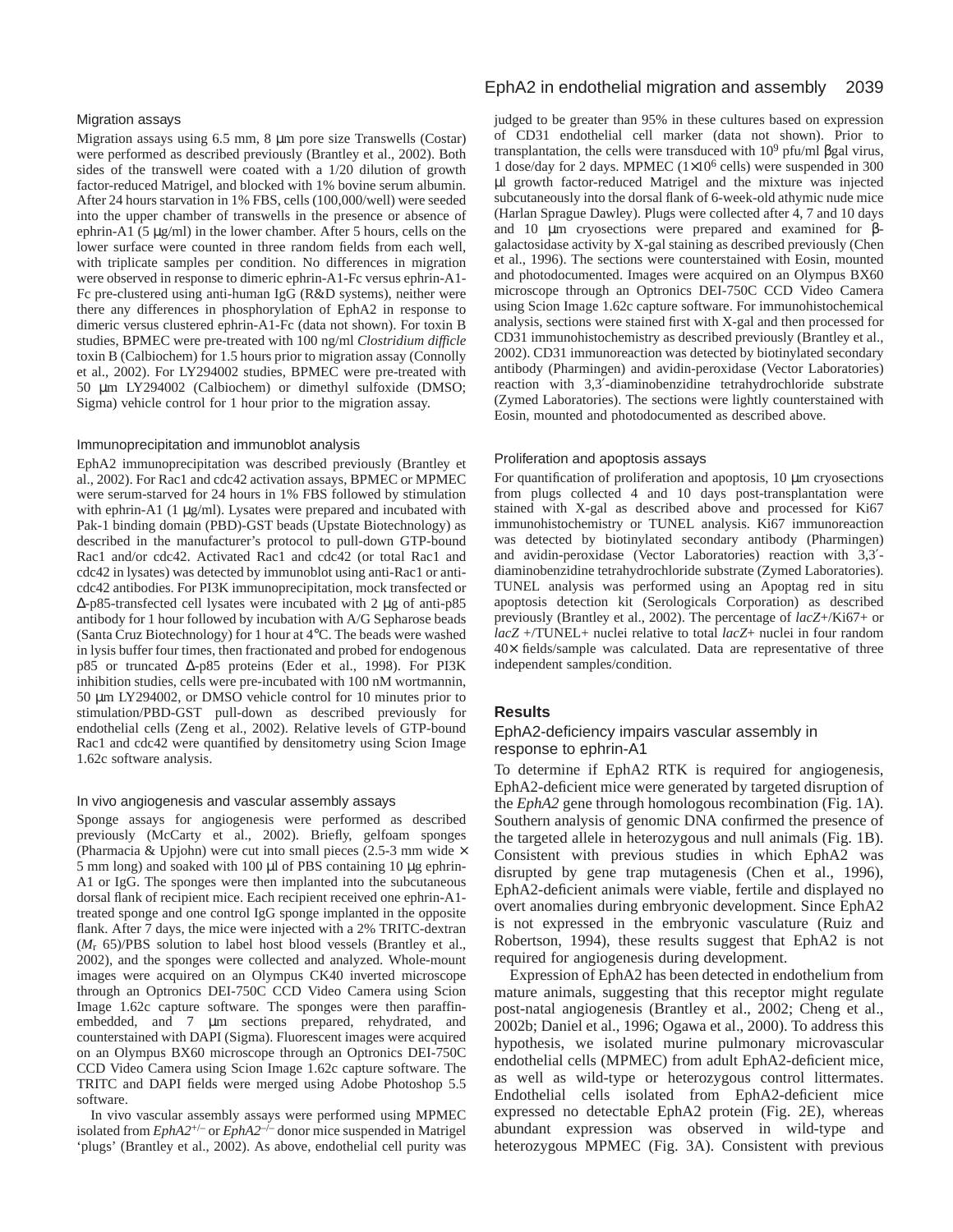



R, *Eco*RI; X, *Xba*I. (B) Southern blot analysis of tail DNA confirmed the presence of the wild-type allele in wild-type  $(+/+)$  and heterozygous  $(+/-)$  mice and the presence of the targeted allele in heterozygous  $(+/-)$  and null  $(-/-)$  mice.

data, endothelial cell proliferation and apoptosis/survival in culture was not affected in the absence of EphA2 receptor [data not shown (Cheng et al., 2002a)]. In contrast, endothelial cell assembly into capillary-like structures (vascular assembly) in response to ephrin-A1 was significantly impaired in EphA2 deficient MPMEC relative to the wild-type and heterozygous cells (Fig. 2A,B). Overexpression of wild-type EphA2 in EphA2-deficient cells via adenoviral transduction (Fig. 2E) rescued assembly, even in the absence of ephrin-A1 stimulation (Fig. 2C,D), whereas control βgal virus had no effect on assembly. Transduction efficiency approached 100%, as verified by co-expression of green fluorescent protein (GFP) from an independent CMV-driven GFP cassette within the adenoviral plasmid (Fig. 2C). These data indicate that EphA2 RTK is necessary for ephrin-A1-mediated vascular assembly.

# Loss of EphA2 receptor expression or modulation of EphA2 kinase activity affects ephrin-A1-induced endothelial cell migration

As vascular assembly depends upon endothelial cell migration, we also assessed migration of MPMEC by transwell assay. While ephrin-A1 stimulated migration of endothelial cells derived from wild-type and heterozygous mice, migration of EphA2-deficient MPMEC was significantly impaired (Fig. 3B). No differences in endothelial cell migration or phosphorylation of EphA2 receptor in response to dimeric versus clustered ephrin-A1-Fc were observed (data not shown). Migration defects in EphA2-deficient cells were rescued by adenovirus-mediated expression of wild-type EphA2, but not control β-galactosidase protein (Fig. 3A,B). These data indicate that EphA2 RTK is required for ephrin-A1-mediated

vascular assembly and migration.<br>To further determine whether To further determine whether EphA2 receptor phosphorylation and signaling are critical for endothelial cell migration, we expressed mutant EphA2 receptors that enhanced or diminished EphA2 kinase activity in BPMEC and assessed the effect of these mutants on ephrin-A1-induced migration. Expression of an EphA2 receptor gain-of-function mutant with elevated kinase activity (EphA2-NeuTM) enhanced basal and ephrin-A1-induced EphA2 autophosphorylation (Fig. 3C), while expression of a truncated, dominant negative EphA2 mutant lacking the intracellular cytoplasmic domain (EphA2-∆C) significantly impaired endogenous EphA2 autophosphorylation in response to ephrin-A1 (Fig. 3D). Consistent with data from MPMEC, we observed a similar inhibition of ephrin-A1-induced migration in BPMEC expressing EphA2-∆C (Fig. 3E). Conversely, expression of EphA2-Neu<sup>TM</sup> enhanced basal level BPMEC migration (Fig. 3E). These data demonstrate that EphA2 receptor activation and signaling regulate endothelial cell migration in response to ephrin-A1 stimulation.

# Ephrin-A1/EphA2-induced endothelial cell migration is mediated by activation of Rac1 GTPase

We next investigated the molecular mechanisms through which EphA2 regulates endothelial cell migration. Dynamic regulation of the actin cytoskeleton is critical in cell migration, and Rho family GTPases are known to be key regulators of this process and have been shown to be necessary for endothelial cell migration (Connolly et al., 2002; Ridley, 2001; van Nieuw Amerongen and van Hinsbergh, 2001). To identify the specific pro-migratory GTPase(s) activated by ephrin-A1, we stimulated heterozygous or EphA2-deficient MPMEC with ephrin-A1 and assessed activation of Rac1 and cdc42. Cells were stimulated with ephrin-A1, and activated GTP-bound Rac and cdc42 proteins were isolated from lysates by precipitation with Pak-1 p21-binding domain (PBD)-GST fusion proteins. Ephrin-A1 induced activation of Rac1 and cdc42 in heterozygous MPMEC within 2.5 minutes (Fig. 4A). Activation of cdc42 was unaffected by loss of EphA2 expression, suggesting other EphA receptor(s) may regulate cdc42 activity in response to ephrin-A1. In contrast, Rac1 activation was blocked in EphA2-deficient MPMEC, demonstrating that Rac1 is specifically activated downstream of the EphA2 receptor upon stimulation with ephrin-A1. Activation of Rac1 by ephrin-A1 was also observed in BPMEC, with maximal activation between 1 and 5 minutes post-stimulation that was consistent with EphA2 phosphorylation induced by ephrin-A1 (Fig. 4B). To determine the functional relevance of Rac1 in EphA2 mediated endothelial cell migration, we first examined ephrin-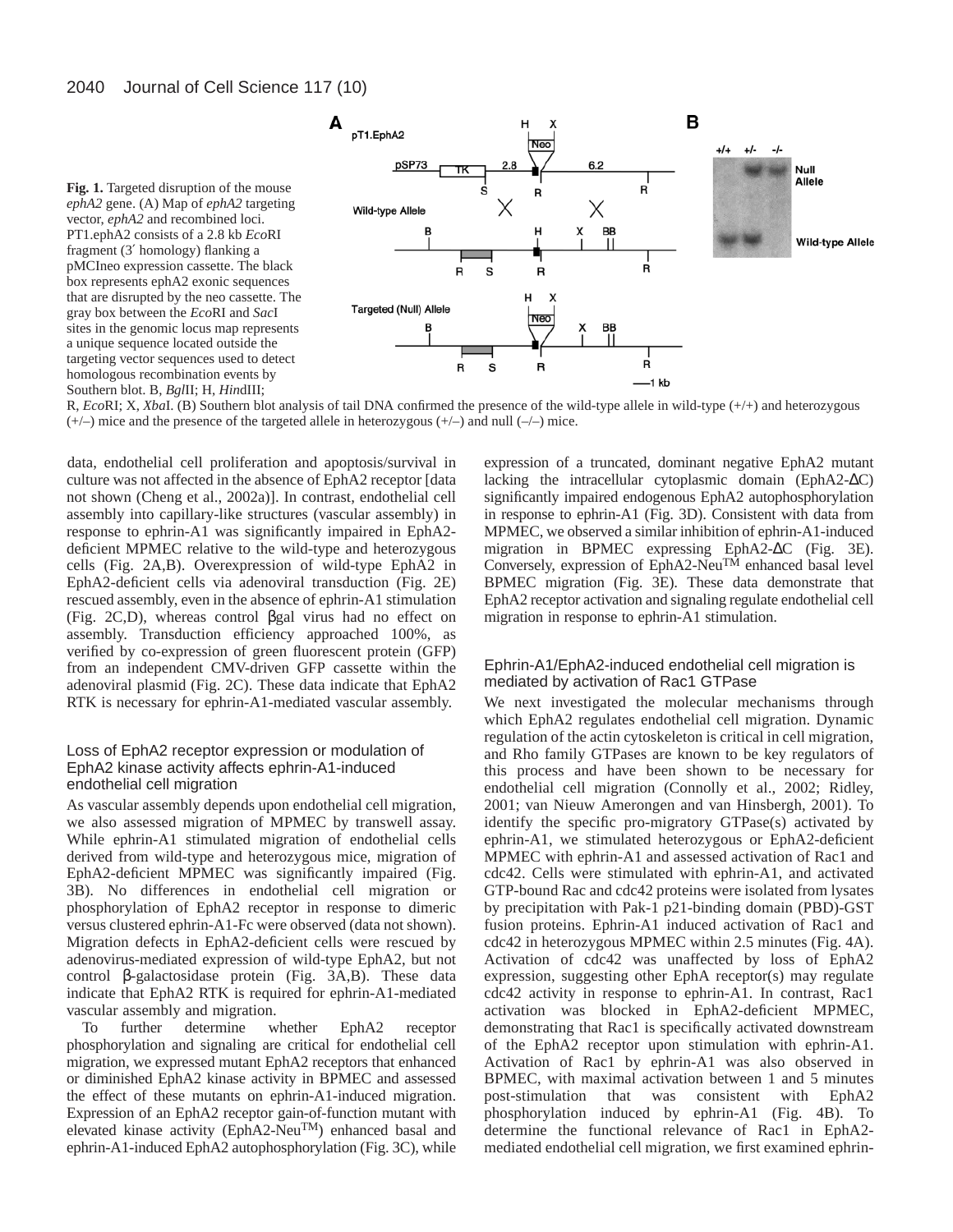

anti-Tubulin (+/–), or EphA2-deficient (–/–) mice were plated on a thin layer of growth-factor-reduced Matrigel in the presence or absence of ephrin-A1 to examine and quantify vascular assembly. After 9 hours, the endothelial cells were photographed. Scale bar, 20 µm. (B) The numbers of intersections between endothelial cell branches were counted. Four fields per culture were scored for each condition and data are means±s.d. of three independent experiments. Significant differences in assembly for *EphA2<sup>-/-</sup>* cells stimulated with ephrin-A1 (\*) compared to other experimental conditions are indicated for *P*<0.01 using ANOVA analysis. (C) EphA2-deficient (-/-) MPMEC were transduced with recombinant adenoviruses encoding wild-type EphA2 (Ad-EphA2) or control β-galactosidase (Ad-βgal). After 48 hours, the cells were plated on a thin layer of growth factor-reduced Matrigel in the presence or absence of ephrin-A1 for vascular assembly assay and photographed after 9 hours. Scale bar, 20 µm. For MPMEC  $(-/-)$  Ad-EphA2, the left hand panels show bright-field images, and the right hand panels show fluorescence images of identical fields

displaying co-expression of GFP from the adenovirus plasmid. (D) The numbers of intersections between endothelial cell branches were counted. Four fields per culture were scored for each condition and data are presented as means±s.d. of three independent experiments. Significant differences in assembly are indicated where *P*<0.01 (using Student's *t*-test) for *EphA2*–/– Ad-EphA2 (\*\*) versus *EphA2*–/– Ad-βgal and for *EphA2*–/– Ad-EphA2 + ephrin-A1 (\*\*\*) versus *EphA2*–/– Adβgal + ephrin-A1. (E) Immunoblot analysis of βgal or EphA2 expression in lysates from MPMEC transduced with recombinant adenoviruses.

A1-induced migration of BPMEC in the presence or absence of *C. difficile* toxin B, an inhibitor of Rho family small GTPases. Treatment with toxin B significantly inhibited ephrin-A1-induced endothelial cell migration in mocktransfected BPMEC or in BPMEC expressing the gain-offunction mutant EphA2-Neu<sup>TM</sup> (Fig. 4C). In addition, expression of a dominant negative mutant of Rac1 [Rac1-N17 (Anastasiadis et al., 2000)] markedly impaired BPMEC migration in response to ephrin-A1 (Fig. 4D), suggesting that ephrin-A1- and EphA2-mediated migration requires Rac1

GTPase. Activation of the Rac1 pathway by ephrin-A1 appears to be quite specific, as we did not observe activation of RhoA, JNK or p38 MAPK, and inhibition of p38 MAPK did not block endothelial cell migration in response to ephrin-A1 (data not shown).

# PI3-kinase regulates ephrin-A1 induced Rac1 activation and endothelial cell migration

Phosphoinositide 3-kinase (PI3K) is a well-documented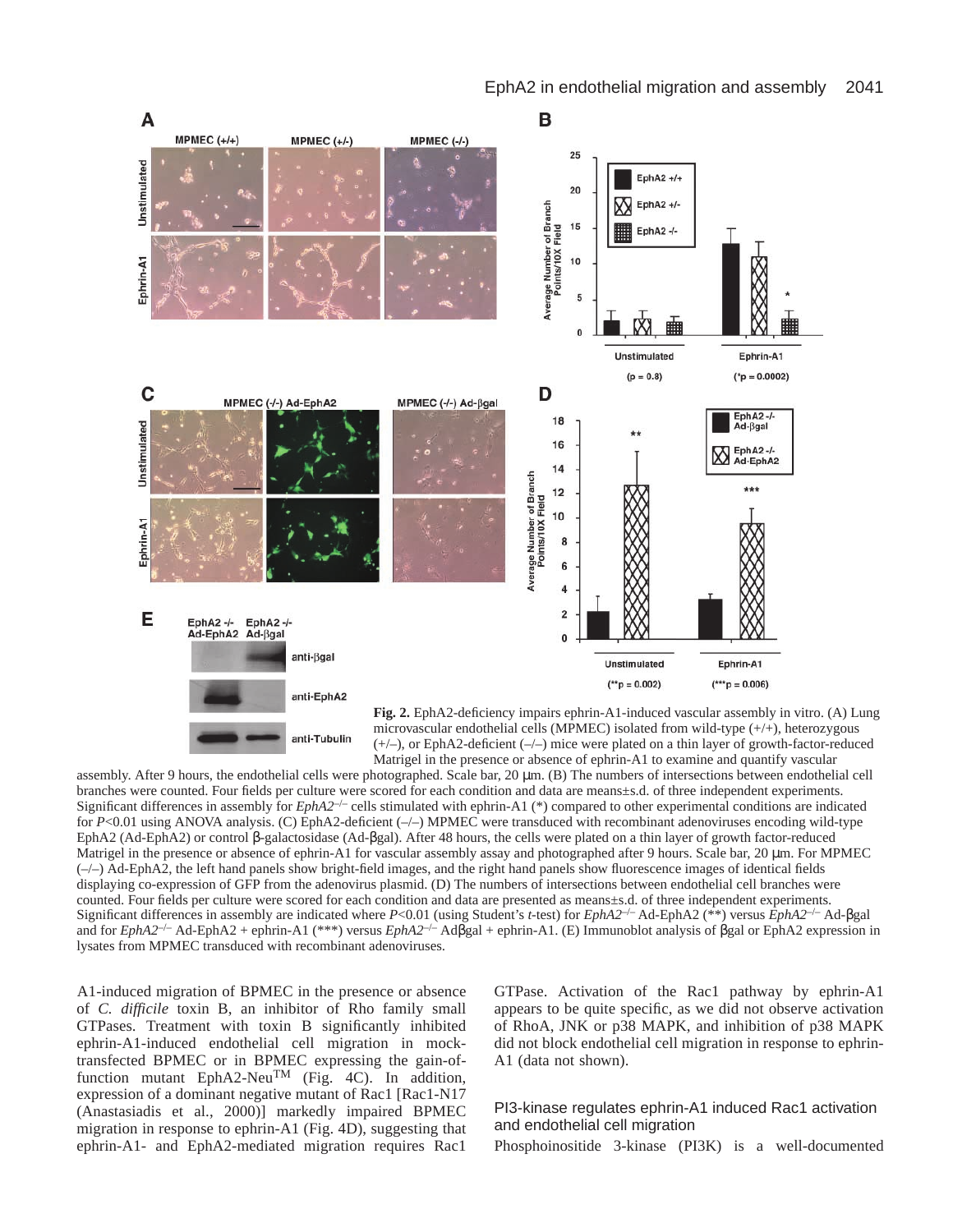

upstream regulator of Rac1 activation (Cantrell, 2001), and the p85 regulatory subunit of PI 3-KINASE is known to associate with activated EphA2 RTK (Pandey et al., 1994). To determine if EphA2-mediated activation of Rac1 is PI3K-dependent, we stimulated BPMEC with ephrin-A1 in the presence or absence

**Fig. 3.** EphA2 receptor is required for ephrin-A1-induced endothelial cell migration. (A) Immunoblot analysis of EphA2 expression in wild-type  $(+/+)$ , heterozygous  $(+/-)$  and Ad-EphA2 transduced *EphA2*–/– MPMEC lysates versus Ad-βgal transduced *EphA2*–/– MPMEC lysates. (B) Migration of MPMEC derived from wild-type, heterozygous, or EphA2-deficient mice in response to ephrin-A1 was quantified by transwell assay. EphA2-deficient MPMECs were infected with recombinant adenoviruses encoding β-galactosidase (EphA2–/– Ad-βgal) or wild-type EphA2 (EphA2–/– Ad-EphA2) 48 hours prior to migration assay. The number of endothelial cells that had migrated to the lower surface of the transwell were counted. Three fields per transwell were scored for each condition in triplicate samples and data are means±s.d. of three independent experiments. Significant differences in migration for EphA2–/– Ad-EphA2 (\*) or Ad-βgal (\*\*) compared to other experimental conditions are indicated where *P*<0.01 using ANOVA analysis. (C) Immunoblot analysis of EphA2 immunoprecipitated from BPMEC lysates showing elevated tyrosine phosphorylation of EphA2-NeuTM mutant in the absence of ephrin-A1 stimulation. (D) Immunoblot analysis of immunoprecipitated EphA2 showing decreased tyrosine phosphorylation of endogenous EphA2 after ephrin-A1 stimulation in EphA2-∆C-expressing BPMEC relative to mock transfected cells. (E) Migration of BPMEC expressing kinase elevated EphA2  $(EphA2-Neu<sup>TM</sup>)$  or truncated, dominant negative EphA2 (EphA2-∆C) in response to ephrin-A1 was also quantified by transwell assay. Significant differences in migration are indicated for *P*<0.01 using Student's *t*-test: \*\*\**P*=0.0001 EphA2-Neu<sup>TM</sup> +/- ephrin-A1 versus mock unstimulated, \*\*\*\**P*=0.0005 EphA2-∆C + ephrin-A1 versus mock + ephrin-A1. (F) Expression of EphA2-Neu<sup>TM</sup> or EphA2-∆C in BPMEC was confirmed by immunoblot analysis.

of pharmacologic inhibitors of PI3K, wortmannin or LY294002, and examined activation of Rac1. Ephrin-A1 induced activation of Rac1 was significantly impaired in the presence of either wortmannin or LY294002 (Fig. 5A). Moreover, LY294002 treatment significantly inhibited BPMEC migration in response to ephrin-A1 (Fig. 5B). As an independent approach, we examined activation of Rac1 in BPMEC expressing a dominant negative form of the p85 regulatory subunit of PI3K [∆-p85 (Eder et al., 1998)]. Expression of ∆-p85 significantly inhibited ephrin-A1 induced activation of Rac1 (Fig. 5C), suggesting PI3K is necessary for ephrin-A1 induction of Rac1. Furthermore, BPMEC expressing ∆-p85 displayed a significant reduction in migration relative to mock-tranfected cells (Fig. 5D), suggesting that PI3K is required for Rac1 activation and endothelial cell migration.

# EphA2-deficient mice display impaired ephrin-A1 induced angiogenesis in vivo

Based on the defects in assembly and migration of EphA2 deficient cells ex vivo, we wished to determine if angiogenesis is impaired in EphA2-deficient mice. To test this, we implanted surgical sponges impregnated with control IgG or ephrin-A1 subcutaneously into the dorsal flank of control heterozygous mice and EphA2-deficient littermates. After 7 days, we injected the mice intravenously with a TRITC-dextran solution to visualize host blood vessels associated with sponges. In heterozygous mice, we observed a marked increase in surface vessels associated with ephrin-A1-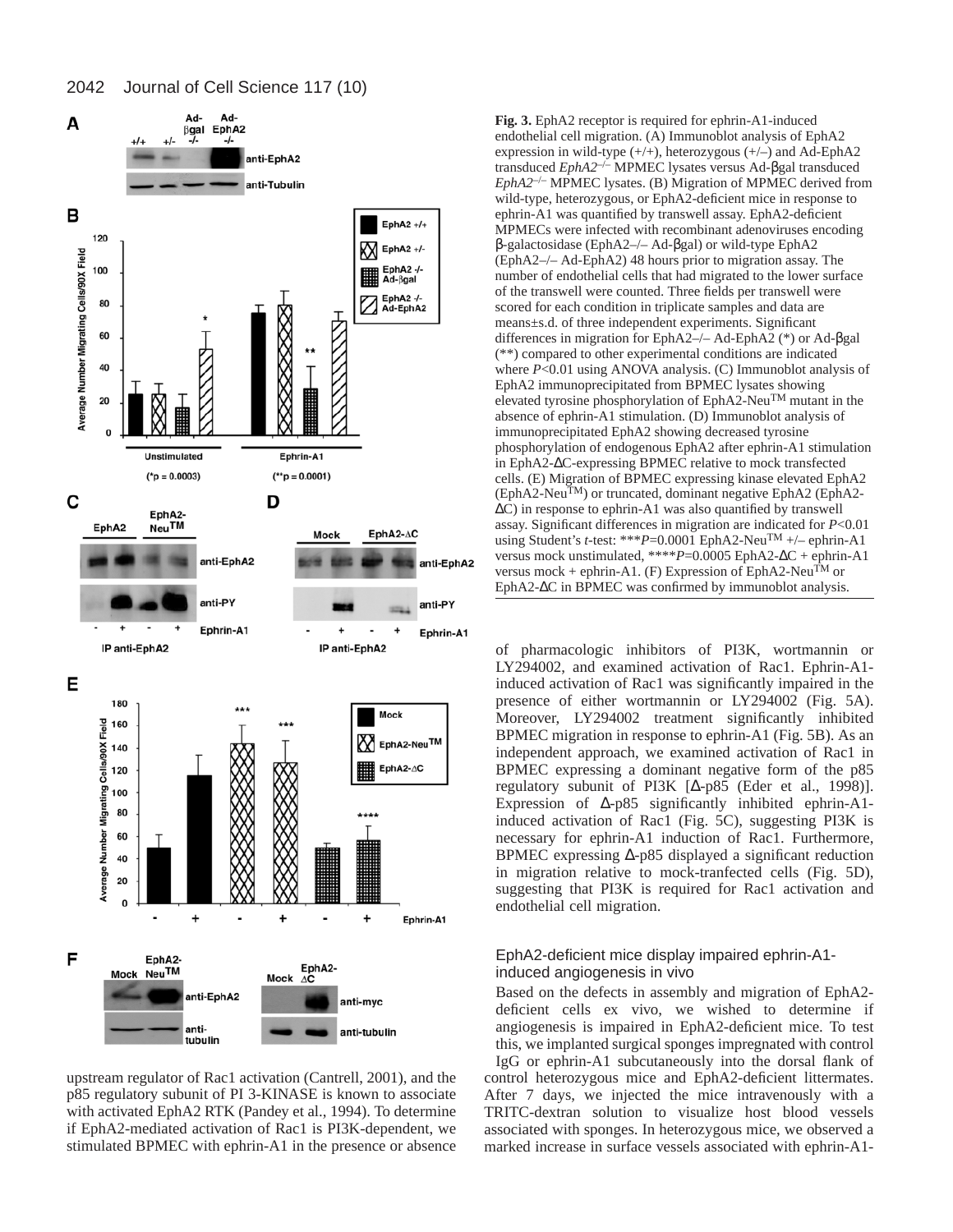



Rac1 GTPase. (A) Active GTP-bound forms of Rac1 and cdc42 were analyzed by Pak-PBD pulldown followed by immunoblot in lysates from heterozygous (+/–) or EphA2-deficient (–/–) MPMEC stimulated with ephrin-A1. Total Rac1 and cdc42 levels within the lysate prior to PBD-pulldown were detected by immunoblot. Data are representative of four independent experiments. (B) Activation of Rac1 induced by ephrin-A1 stimulation was confirmed in BPMEC, and occurred upon initiation of EphA2 autophosphorylation. (C) Ephrin-A1-induced migration of mock transfected or EphA2- NeuTM-expressing BPMEC in the presence or absence of GTPase inhibitor Toxin B was quantified by transwell assay. Significant differences in migration are indicated where *P*<0.01 using Student's *t*-test: \**P*=0.0001 mock + ephrin-A1 versus mock + ephrin-A1/Toxin B, \*\**P*=0.0005 EphA2-NeuTM versus EphA2-NeuTM/Toxin B. (D) Migration of BPMEC transfected with an expression construct

encoding dominant negative Rac1 (Rac1-N17) in response to ephrin-A1 was also quantified by transwell assay by scoring three fields per transwell for each condition in triplicate samples. Data are means±s.d. of three independent experiments. Significant differences in migration are indicated where *P*<0.01 using Student's *t*-test: \*\*\**P*=0.0005 mock + ephrin-A1 versus Rac1-N17 + ephrin-A1. Expression of Rac1-N17 was confirmed by myc immunoblot.

treated sponges relative to control IgG sponges (Fig. 6A). In contrast, EphA2-deficient mice showed a striking reduction in surface vascular density in response to ephrin-A1-treated sponges. We also observed host vessel penetration into the periphery of ephrin-A1-treated sponges in heterozygous mice (Fig. 6B,C). Though host vessels were observed in the skin surrounding IgG-treated sponges (Fig. 6C), no infiltration of these vessels into these control sponges was detected (Fig. 6B,C). Ephrin-A1-treated sponges collected from EphA2 deficient mice also displayed little infiltration of host vessels

into the sponge. These data suggest that EphA2 RTK is required for ephrin-A1-mediated angiogenic remodeling in vivo.

## EphA2 deficiency impairs vascular assembly and endothelial cell survival in vivo

Our in vitro data suggest that the defect in ephrin-A1 mediated angiogenesis in EphA2-deficient mice is probably due to EphA2-deficiency in endothelial cells. Since all host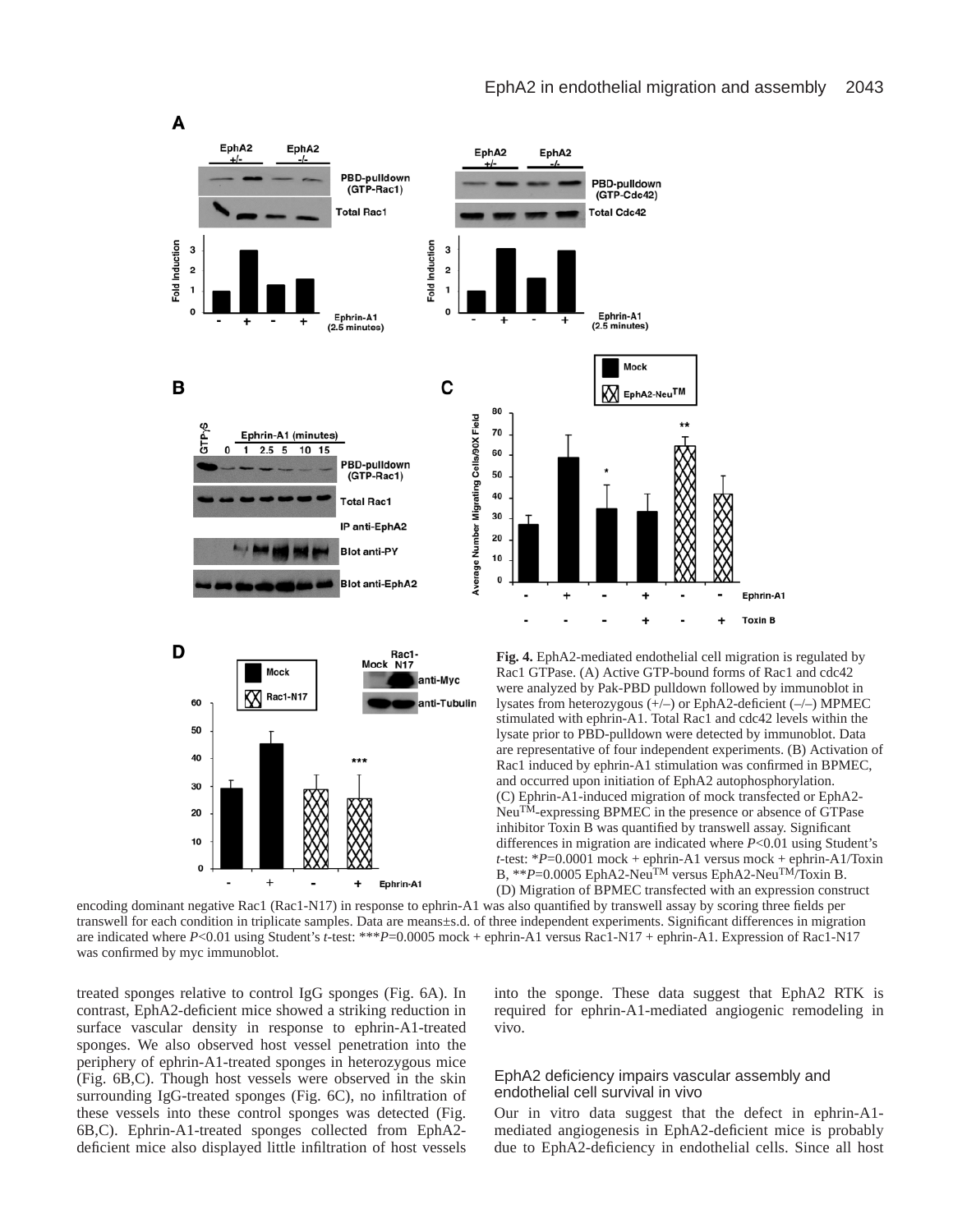

**Fig. 5.** EphA2-mediated Rac1 activation and migration is dependent on PI3K. (A) Active GTP-bound form of Rac1 was analyzed by Pak-PBD pull-down assay using lysates from

ephrin-A1-stimulated BPMEC in the presence or absence of PI3K inhibitors, wortmannin or LY294002. Total Rac1 levels within the lysate prior to PBD-pulldown were detected by immunoblot. Data are representative of three independent experiments. (B) Migration of ephrin-A1 stimulated BPMEC, in the presence or absence of LY294002 PI3K inhibitor, was quantified by transwell assay by scoring three fields per transwell for each condition in triplicate samples. Data are means±s.d. of three independent experiments. Significant differences in migration are indicated where *P*<0.01 using Student's *t*-test: \**P*=0.0005 vehicle + ephrin-A1 versus LY294002 + ephrin-A1. (C) Activation of Rac1 was determined by Pak-PBD pull-down assay in BPMEC expressing a dominant negative p85 PI3K regulatory subunit (∆-p85) in response to ephrin-A1 stimulation. (D) Migration of BPMEC transfected with ∆-p85 in response to ephrin-A1 was quantified by transwell assay by scoring three fields per transwell for each condition in triplicate samples. Data are means±s.d. of three independent experiments. Significant differences in migration are indicated where *P*<0.01 using Student's *t*-test: \*\**P*=0.0005 mock + ephrin-A1 versus ∆-p85 + ephrin-A1. Expression of ∆-p85 was confirmed by immunoprecipitation of p85 (endogenous and truncated ∆-p85) followed by p85 immunoblot.

 $\mathbf 0$ 

 $\ddot{}$ 

tissue are deficient for EphA2, however, it is possible that other host cell types contribute to this impaired angiogenic response in null mice. As EphA2 deficiency impairs endothelial cell assembly and migration in vitro, we wished to determine the effect of EphA2 deficiency on endothelial cell assembly in vivo. Previous studies have demonstrated that exogenous endothelial cells will undergo vascular assembly and mimic vessel morphogenesis when immobilized in a solid matrix and transplanted into immunocompromised mice (Nor et al., 2001a; Nor et al., 2001b). We used a similar technique to assess the ability of EphA2-deficient MPMEC to undergo assembly in vivo relative to control MPMEC derived from heterozygous donors. MPMEC were isolated from donor mice and transduced with adenoviruses encoding a β-galactosidase construct in which β-galactosidase expression is targeted to

the cell nucleus. The cells were resuspended in growth-factorreduced Matrigel and injected subcutaneously into the dorsal flank of nude mice to create a solid 'plug' (Brantley et al., 2002). The plugs were surgically removed after 4, 7 or 10 days, and sections were subjected to X-gal staining to identify exogenous endothelial cells and to score vascular assembly in vivo. Comparable numbers of βgal-positive (LacZ-positive) cells were detected in plugs harboring *EphA2*+/– and *EphA*–/– MPMEC after 4 days (Fig. 7A). After 7 or 10 days, however, fewer EphA2-deficient MPMEC were detected in the plugs relative to MPMEC derived from heterozygous mice (Fig. 7A,B). The LacZ-positive MPMEC derived from heterozygous mice displayed an elongated cell morphology typical of endothelial cells in vivo, and appeared to be assembled into vessel-like structures (Fig. 7B). In contrast, the

÷

Ephrin-A1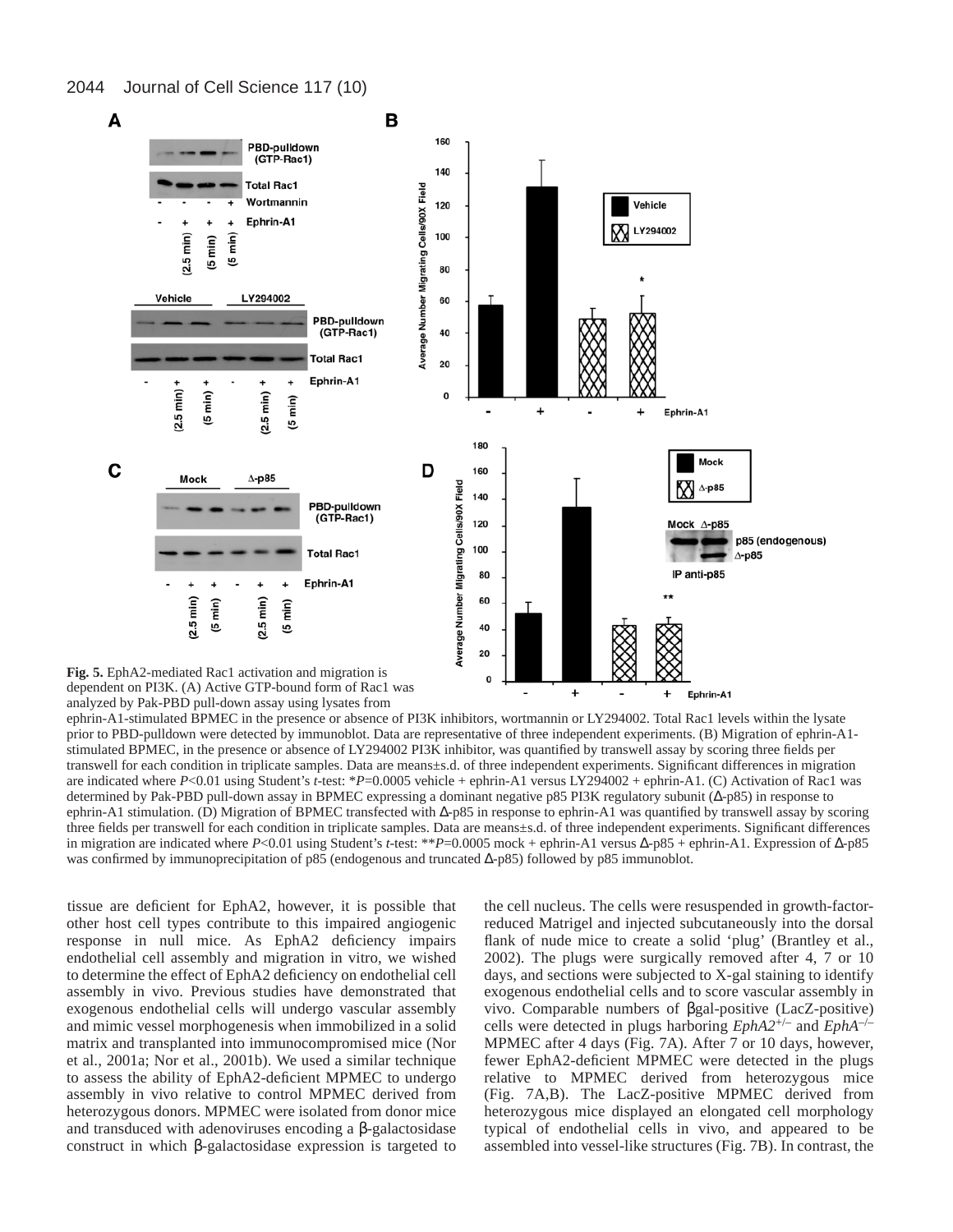

the distance of host vessels relative to the boundary of IgG-treated sponges in *EphA*+/– animals. Scale bar, 1 mm. Data are a representative of results from three independent mice per genotype.

small number of LacZ-positive cells derived from EphA2 deficient mice were rounded in morphology, and did not appear to coalesce and assemble into vessel-like structures (Fig. 7B). While both heterozygous and EphA2-deficient MPMEC retained expression of the endothelial cell-specific marker CD31, EphA2-deficient MPMEC failed to associate with adjacent host endothelium (Fig. 7C). These data suggest that endothelial EphA2 RTK regulates vascular assembly in vivo.

The apparent reduction in the number of EphA2-deficient MPMEC detected in 7 and 10 day plugs may be the result of defects in migration and coalescence such that the cells remained dispersed throughout the plug. Thus, fewer LacZpositive cells are detected in each field relative to coalescing *EphA2*+/– cells. Alternatively, defects in proliferation and/or survival may also result in decreased MPMEC cell density in EphA2-deficient plugs. To test this hypothesis, we assessed proliferation in LacZ-positive MPMEC by quantifying nuclear expression of Ki67, a marker of proliferation for several cell types, including endothelial cells (Fig. 8A) (Kalashnik et al., 2000) in plugs collected 4 and 10 days post-transplantation. The numbers of LacZ-positive/Ki67-positive nuclei were comparable in *EphA2*+/– versus *EphA2*–/– MPMEC at each time point (Fig. 8A), suggesting that loss of the EphA2 receptor does not affect endothelial cell proliferation in vivo. We also determined apoptosis in LacZ-positive MPMEC by TUNEL analysis. As shown in Fig. 8B, we observed a significant increase in LacZ-positive/TUNEL-positive nuclei in plugs harboring EphA2-deficient endothelial cells versus *EphA2*+/– cells. These data indicate that, in addition to vascular assembly, EphA2 RTK is also required for endothelial cell survival in vivo.

## **Discussion**

EphA receptors and their ligands of the ephrin-A family transduce short-range signals, regulating endothelial cell migration and assembly during angiogenesis. However, because multiple ephrin-A ligands and EphA receptors can interact promiscuously, the precise A class receptor(s) that function in endothelial cell migration and assembly remains undefined. Indication of involvement of the EphA2 receptor came from studies performed in our laboratory (Cheng et al., 2003; Cheng et al., 2002b) and others (Ogawa et al., 2000), using either an antisense oligonucleotide or expression of a dominant negative EphA2 receptor to inhibit EphA2 function in endothelial cells. In this report, using EphA2-deficient endothelial cells, we demonstrate that EphA2 is a major regulator of angiogenic processes in adult endothelial cells. EphA2-deficient endothelial cells fail to undergo cell migration and vascular assembly in response to ephrin-A1 in vitro. These defects can be rescued by restoring EphA2 expression through adenovirous-mediated transduction. EphA2-deficient mice also display impaired angiogenesis in response to ephrin-A1 stimulation in vivo. Furthermore, while heterozygous control donor endothelial cells can spread, coalesce, and associate with host endothelium in vivo, EphA2-deficient cells display decreased survival and fail to spread and assemble when transplanted into recipient mice. Taken together, these data suggest that EphA2 RTK is required for angiogenic remodeling in mature tissues, particularly in response to ephrin-A1. Because EphA2 deficiency results in a comparable inhibition of endothelial cell migration and assembly to that induced by soluble EphA-Fc receptors (Brantley et al., 2002; Cheng et al., 2002b), the EphA2 receptor is probably a major target.

Investigation of ephrin/Eph receptor-mediated signal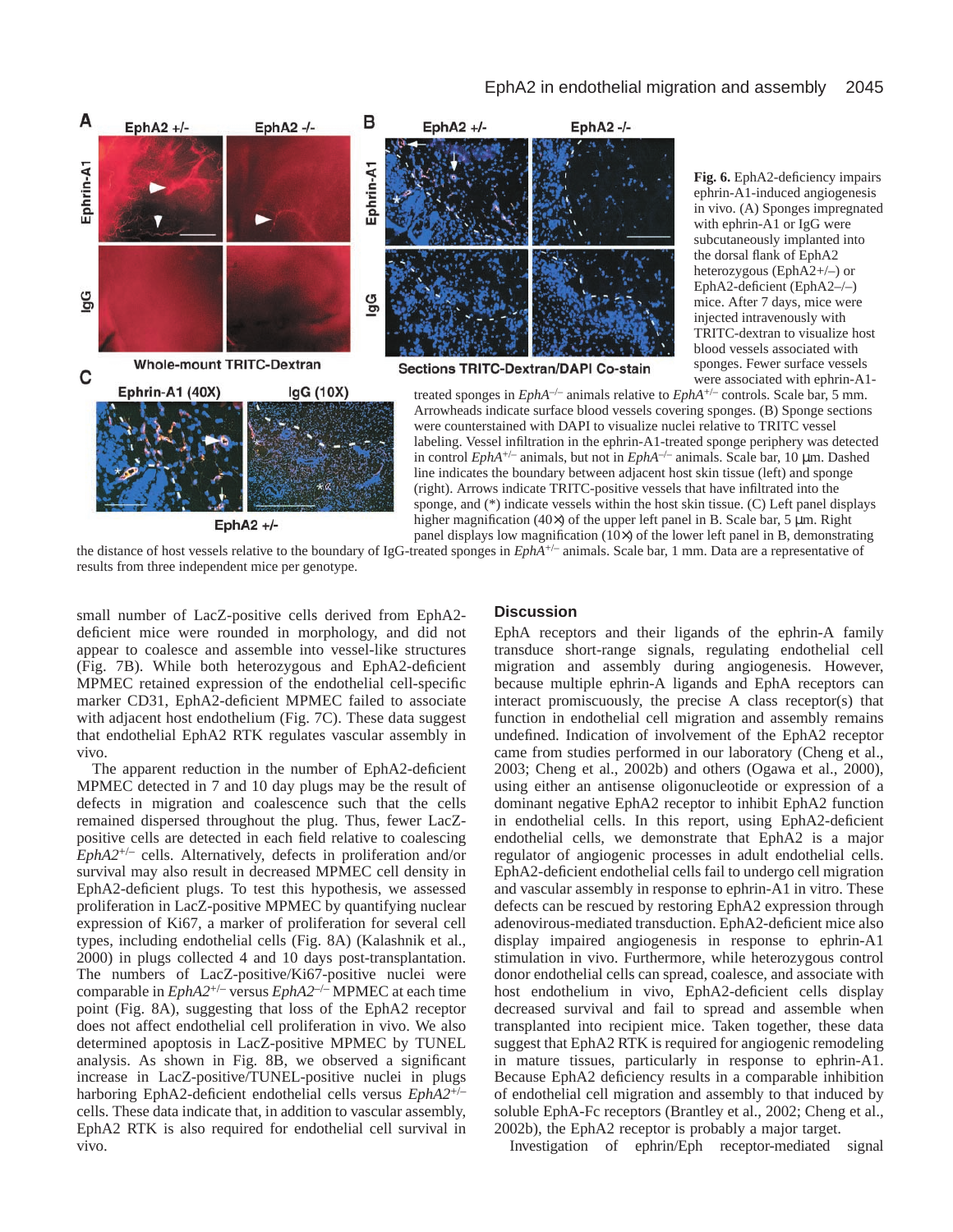#### 2046 Journal of Cell Science 117 (10)



lacked the elongated, endothelial morphology observed in heterozygous MPMEC. LacZ-positive, exogenous MPMEC from heterozygous mice associated with host endothelium (asterisk), while EphA2-deficient MPMEC did not. Scale bar, 2 µm. Data are representative of six independent plugs per genotype derived from three independent donor mice from each genotype.

transduction mechanisms that regulate cellular responses in various cell types has been centered on Rho-family GTPases. For example, whereas EphB2 facilitates dendritic spine outgrowth and morphogenesis through activation of cdc42 in hippocampal neurons (Irie and Yamaguchi, 2002), ephrin-A5 stimulation leads to activation of RhoA and inhibition of Rac1 in cultured retinal ganglion cells, which is accompanied by chemorepulsive axonal growth cone collapse (Wahl et al., 2000). Ephrin-A5 also stimulates cell-rounding and loss of adhesion in EphA3-expressing 293T cells, which involves activation of Rho (Lawrenson et al., 2002). Activation of EphA4 stimulates RhoA activity in developing neurons (Shamah et al., 2001) and vascular smooth muscle cells (Ogita et al., 2003), facilitating growth cone collapse and contractility, respectively. By contrast, activation of EphA4 in *Xenopus* embryos is associated with RhoA inhibition and loss of cell-cell adhesion and polarity (Winning et al., 2002), demonstrating that individual Eph RTKs can activate or repress Rho GTPase signaling in different cell types and processes. These observations illustrate the complexity in Eph-mediated signal transduction and highlight the need to study ephrin-mediated Rho family GTPase responses in specific cell types and physiological contexts.

Deroanne et al., have shown that in the vasculature,

stimulation of vascular smooth muscle cells with ephrin-A1 inhibits cell spreading via inactivation of Rac1 and PAK (Deroanne et al., 2003). In endothelial cells, however, we observed activation of Rac1 and induction of migration in ephrin-A1-treated endothelial cells (Figs 3, 4). This seeming contradiction in activation of Rac1 GTPase between endothelial cells and vascular smooth muscle cells, however, is consistent with functions of respective cell types in the process of angiogenesis. In order for endothelial cells to sprout from pre-existing vessels, the first step required is to relax the interaction between endothelial cells and perivascular supporting cells, allowing endothelial cells to proliferate and migrate towards angiogenic cues. Thus, ephrin-A1 stimulation leads to inhibition of Rac1 activation and cell spreading in smooth vessel cells in the vessel wall to destablize blood vessels. In contrast, ephrin-A1 activates Rac1 and induces cell migration and vascular assembly in endothelial cells, promoting new capillaries to sprout and branch from preexisting vessels.

In the present study, we propose a model in which EphA2 mediated endothelial cell migration proceeds through PI3Kmediated activation of Rac1. Several lines of evidence suggest that EphA2 receptor activation modulates Rac1 GTPase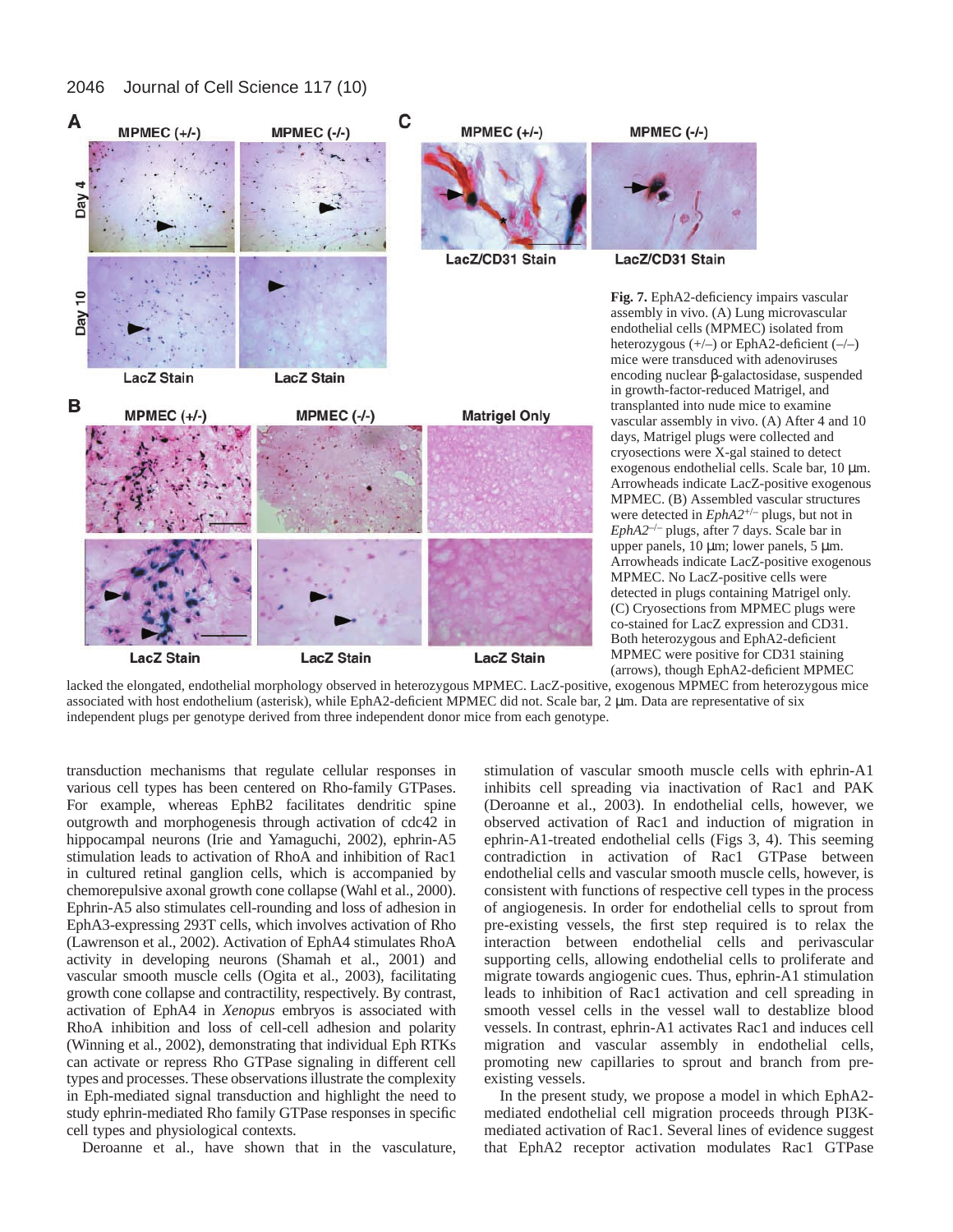

or 10 days post-transplantation and co-stained for LacZ expression and

the proliferation marker Ki67. Arrows indicate LacZ+/Ki67+ nuclei, and the asterisks indicate LacZ+/Ki67– nuclei. Scale bar, 2.5 µm. (Right) The percentage of LacZ+/Ki67+ nuclei relative to total LacZ+ nuclei in each field was calculated to quantify proliferation in exogenous endothelial cells. (B) Matrigel plugs were also subjected to staining for LacZ followed by TUNEL assay to detect apoptosis at 10 days (left). Arrows indicate LacZ+/TUNEL+ nuclei, and the asterisks indicate LacZ+/TUNEL– nuclei. Scale bar, 5 µm. (Right) The percentage of LacZ+/TUNEL+ nuclei relative to total LacZ+ nuclei in each field was calculated to quantify apoptosis in exogenous endothelial cells. Data are means±s.d. of three independent samples/condition. Significant differences in percentage of apoptotic nuclei are indicated where *P*<0.01 using Student's *t-*test: \**P*=0.003 *EphA2*+/– versus *EphA2*–/– 4-day plugs, \*\**P*=0.03 *EphA2*+/– versus *EphA2*–/– 10-day plugs.

activity. First, ephrin-A1 stimulation increased levels of GTPbound active Rac1 proteins, and this increase was blocked in EphA2-deficient endothelial cells, as judged by the PBD-pull down assay. Second, Toxin B, an inhibitor of small GTPases, or a dominant negative mutant of Rac1, Rac1-N17, blocked ephrin-A1-induced cell migration. Finally, inhibition of Rac1 activity by PI3K inhibitors, wortmannin or LY294002, or by a dominant negative ∆-p85 mutant, impaired endothelial cell motility in response to ephrin-A1 stimulation. Taken together, these findings suggest that Rac1 plays an important role in EphA2 receptor-mediated endothelial cell migration.

The EphA2 receptor-induced change in Rac1 activity could be regulated by at least two mechanisms. One possibility is that activated EphA2 receptor directly interacts with and changes the phosphorylation state of guanine nucleotide exchange factors (GEFs) and/or GTPase activating proteins (GAPs). For example, EphA4 receptor stimulates RhoA activity in developing neurons through binding directly to ephexin (Shamah et al., 2001), and in vascular smooth muscle cells via direct interaction with VsmRhoGEF (Ogita et al., 2003). GEFs such as Tiam-1 or Vav are potentially interesting candidates that could couple EphA2 RTK to Rac1 activation, as they are expressed in endothelial cells (Georgiades et al., 2002; Lampugnani et al., 2002). Alternatively, GEF activity can also be modified as a result of EphA2-induced regulation of PI3-kinase signaling. This hypothesis is supported by the fact that EphA2 binds the p85 subunit of PI3-kinase (Pandey et al., 1994), and PI3-kinase lipid products have been shown to regulate the activity of GEFs such as Vav and Tiam-1 (Cantley, 2002; Cantrell, 2001). In addition, as shown in Fig. 5, inhibition of PI3-kinase activity by either wortmannin/LY294002 or a dominant negative ∆-p85 mutant blocked ephrin-A1-induced Rac1 activation and cell migration. Further studies utilizing specific pharmacologic and dominantnegative reagents, as well as more detailed structure-function analyses, should help to elucidate the mechanism of regulation of Rac1 activation by EphA2 receptor.

Embryonic angiogenesis is regulated by B class Eph receptor signaling, as targeted disruption of EphB2, EphB3,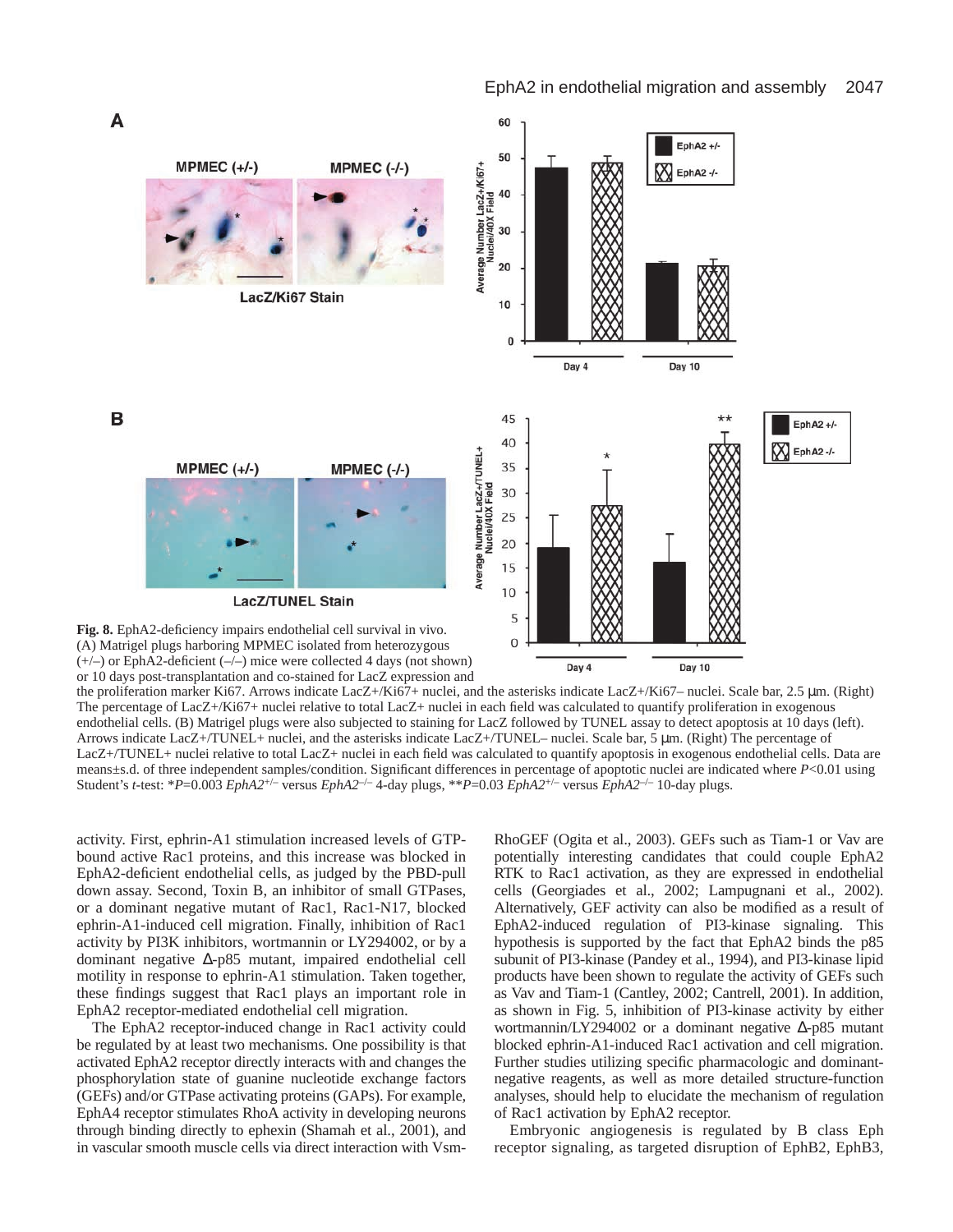#### 2048 Journal of Cell Science 117 (10)

or ephrin-B2 results in embryonic lethality and vascular remodeling defects (Adams et al., 1999). While ephrin-A1 is expressed in the embryonic vasculature during development, vascular expression of EphA2 is not observed during embryogenesis (McBride and Ruiz, 1998; Ruiz and Robertson, 1994). Moreover, no vascular defects in embryonic angiogenesis have been reported in EphA4 or EphA8-deficient mice (Coonan et al., 2001; Park et al., 1997). It is therefore possible that EphA2 RTK, and perhaps other A class Eph RTKs, may preferentially regulate angiogenesis in adults. Similarly, targeted disruption of other regulators of angiogenesis, such as  $\alpha$ 1 integrin and placental growth factor (Carmeliet et al., 2001; Pozzi et al., 2000), result in angiogenic defects in mature animals without affecting embryogenesis, providing precedence for molecular regulation of post-natal, but not developmental, angiogenesis by certain signaling pathways. In addition, EphA2 receptor function may regulate tumor angiogenesis. EphA2-deficient endothelial cells show similar defects in ephrin-A1-induced migration as that elicited by soluble EphA receptor fusion proteins, which also inhibit tumor angiogenesis in vivo (Brantley et al., 2002; Cheng et al., 2002b; Cheng et al., 2003). Thus, these EphA2-deficient mice provide an excellent model system in which to investigate the function of EphA2 in tumor neovascularization.

We are grateful to Dr Elizabeth Robertson (Harvard University) for her support and expert assistance, and in whose laboratory the EphA2-deficient mice were generated. We thank Drs Alastair Reith (Ludwig Institute, London) and Al Reynolds (Vanderbilt University) for providing the EphA2-NeuTM and the Rac1-N17 expression constructs, respectively, Dr Jiqing Sai for advice on Rho family GTPase activity assays, Dr Nikki Cheng for advice and helpful discussions and Ms Tara Thompson for excellent technical assistance. Special thanks to Dr Roy Zent, Dr Sonja Schmidt and Ms Linda Stephenson at Vanderbilt University for helpful discussions and critical reading of this manuscript. This work was supported by National Institutes of Health grant CA95004, Juvenile Diabetes Foundation grant 1-2001-519, Department of Defense grant DAMD17-02-1-0604, and American Cancer Society grant RSG-02- 148-01-CSM to J.C., NIH grant HL59269 and the Riley's Children Foundation to J.R. and American Heart Association postdoctoral fellowship 0120147B and Department of Defense postdoctoral fellowship DAMD17-03-1-0379 to D.B. This work was also supported by a core facilities grant 2P30CA68485 to the Vanderbilt-Ingram Cancer Center.

#### **References**

- **Adams, R. H., Wilkinson, G. A., Weiss, C., Diella, F., Gale, N. W., Deutsch, U., Risau, W. and Klein, R.** (1999). Roles of ephrinB ligands and EphB receptors in cardiovascular development: demarcation of arterial/venous domains, vascular morphogenesis, and sprouting angiogenesis. *Genes Dev.* **13**, 295-306.
- **Anastasiadis, P. Z., Moon, S. Y., Thoreson, M. A., Mariner, D. J., Crawford, H. C., Zheng, Y. and Reynolds, A. B.** (2000). Inhibition of RhoA by p120 catenin. *Nat. Cell Biol.* **2**, 637-644.
- **Brantley, D. M., Cheng, N., Thompson, E. J., Lin, Q., Brekken, R. A., Thorpe, P. E., Muraoka, R. S., Cerretti, D. P., Pozzi, A., Jackson, D. et al.** (2002). Soluble Eph A receptors inhibit tumor angiogenesis and progression in vivo. *Oncogene* **21**, 7011-7026.
- **Cantley, L. C.** (2002). The phosphoinositide 3-kinase pathway. *Science* **296**, 1655-1657.
- **Cantrell, D. A.** (2001). Phosphoinositide 3-kinase signalling pathways. *J. Cell Sci.* **114**, 1439-1445.
- **Carmeliet, P., Moons, L., Luttun, A., Vincenti, V., Compernolle, V., De**

**Mol, M., Wu, Y., Bono, F., Devy, L., Beck, H. et al.** (2001). Synergism between vascular endothelial growth factor and placental growth factor contributes to angiogenesis and plasma extravasation in pathological conditions. *Nat. Med.* **7**, 575-583.

- **Chen, J., Nachabah, A., Scherer, C., Ganju, P., Reith, A., Bronson, R. and Ruley, H. E.** (1996). Germ-line inactivation of the murine Eck receptor tyrosine kinase by gene trap retroviral insertion. *Oncogene* **12**, 979-988.
- **Cheng, N. and Chen, J.** (2001). Tumor necrosis factor-alpha induction of endothelial ephrin A1 expression is mediated by a p38 MAPK- and SAPK/JNK-dependent but nuclear factor-kappa B-independent mechanism. *J. Biol. Chem.* **276**, 13771-13777.
- **Cheng, N., Brantley, D. M. and Chen, J.** (2002a). The ephrins and Eph receptors in angiogenesis. *Cytokine Growth Factor Rev.* **13**, 75-85.
- **Cheng, N., Brantley, D., Fang, W. B., Liu, H., Fanslow, W., Cerretti, D. P.,** Bussell, K. N., Reith, A., Jackson, D. and Chen, J. (2003). Inhibition of VEGF-dependent multistage carcinogenesis by soluble EphA receptors. *Neoplasia* **5**, 445-456.
- **Cheng, N., Brantley, D. M., Liu, H., Lin, Q., Enriquez, M., Gale, N.,** Yancopoulos, G., Cerretti, D. P., Daniel, T. O. and Chen, J. (2002b). Blockade of EphA Receptor Tyrosine Kinase Activation Inhibits Vascular Endothelial Cell Growth Factor-Induced Angiogenesis. *Mol. Cancer Res.* **1**, 2-11.
- Connolly, J. O., Simpson, N., Hewlett, L. and Hall, A. (2002). Rac regulates endothelial morphogenesis and capillary assembly. *Mol. Biol. Cell* **13**, 2474- 2485.
- **Coonan, J. R., Greferath, U., Messenger, J., Hartley, L., Murphy, M., Boyd, A. W., Dottori, M., Galea, M. P. and Bartlett, P. F.** (2001). Development and reorganization of corticospinal projections in EphA4 deficient mice. *J. Comp. Neurol.* **436**, 248-262.
- **Daniel, T. O., Stein, E., Cerretti, D. P., St John, P. L., Robert, B. and Abrahamson, D. R.** (1996). ELK and LERK-2 in developing kidney and microvascular endothelial assembly. *Kidney Int.* **Suppl. 57**, S73-S81.
- **Deroanne, C., Vouret-Craviari, V., Wang, B. and Pouyssegur, J.** (2003). EphrinA1 inactivates integrin-mediated vascular smooth muscle cell spreading via the Rac/PAK pathway. *J. Cell Sci.* **116**, 1367-1376.
- **Eder, A. M., Dominguez, L., Franke, T. F. and Ashwell, J. D.** (1998). Phosphoinositide 3-kinase regulation of T cell receptor-mediated interleukin-2 gene expression in normal T cells. *J. Biol. Chem.* **273**, 28025- 28031.
- **Georgiades, P., Ogilvy, S., Duval, H., Licence, D. R., Charnock-Jones, D. S., Smith, S. K. and Print, C. G.** (2002). vavCre Transgenic mice: A tool for mutagenesis in hematopoietic and endothelial lineages. *Genesis* **34**, 251- 256.
- **Gerety, S. S., Wang, H. U., Chen, Z. F. and Anderson, D. J.** (1999). Symmetrical mutant phenotypes of the receptor EphB4 and its specific transmembrane ligand ephrin-B2 in cardiovascular development. *Mol. Cell* **4**, 403-414.
- **He, T. C., Zhou, S., da Costa, L. T., Yu, J., Kinzler, K. W. and Vogelstein, B.** (1998). A simplified system for generating recombinant adenoviruses. *Proc. Natl. Acad. Sci. USA* **95**, 2509-2514.
- **Irie, F. and Yamaguchi, Y.** (2002). EphB receptors regulate dendritic spine development via intersectin, Cdc42 and N-WASP. *Nat. Neurosci.* **5**, 1117- 1118.
- **Kalashnik, L., Bridgeman, C. J., King, A. R., Francis, S. E., Mikhalovsky,** S., Wallis, C., Denyer, S. P., Crossman, D. and Faragher, R. G. (2000). A cell kinetic analysis of human umbilical vein endothelial cells. *Mech. Ageing Dev.* **120**, 23-32.
- **Kullander, K. and Klein, R.** (2002). Mechanisms and functions of Eph and ephrin signalling. *Nat. Rev. Mol. Cell Biol.* **3**, 475-486.
- **Lampugnani, M. G., Zanetti, A., Breviario, F., Balconi, G., Orsenigo, F., Corada, M., Spagnuolo, R., Betson, M., Braga, V. and Dejana, E.** (2002). VE-cadherin regulates endothelial actin activating Rac and increasing membrane association of Tiam. *Mol. Biol. Cell* **13**, 1175-1189.
- **Lawrenson, I. D., Wimmer-Kleikamp, S. H., Lock, P., Schoenwaelder, S. M., Down, M., Boyd, A. W., Alewood, P. F. and Lackmann, M.** (2002). Ephrin-A5 induces rounding, blebbing and de-adhesion of EphA3 expressing 293T and melanoma cells by CrkII and Rho-mediated signalling. *J. Cell Sci.* **115**, 1059-1072.
- **McBride, J. L. and Ruiz, J. C.** (1998). Ephrin-A1 is expressed at sites of vascular development in the mouse. *Mech. Dev.* **77**, 201-204.
- **McCarty, M. F., Baker, C. H., Bucana, C. D. and Fidler, I. J.** (2002). Quantitative and qualitative in vivo angiogenesis assay. *Int. J. Oncol.* **21**, 5- 10.